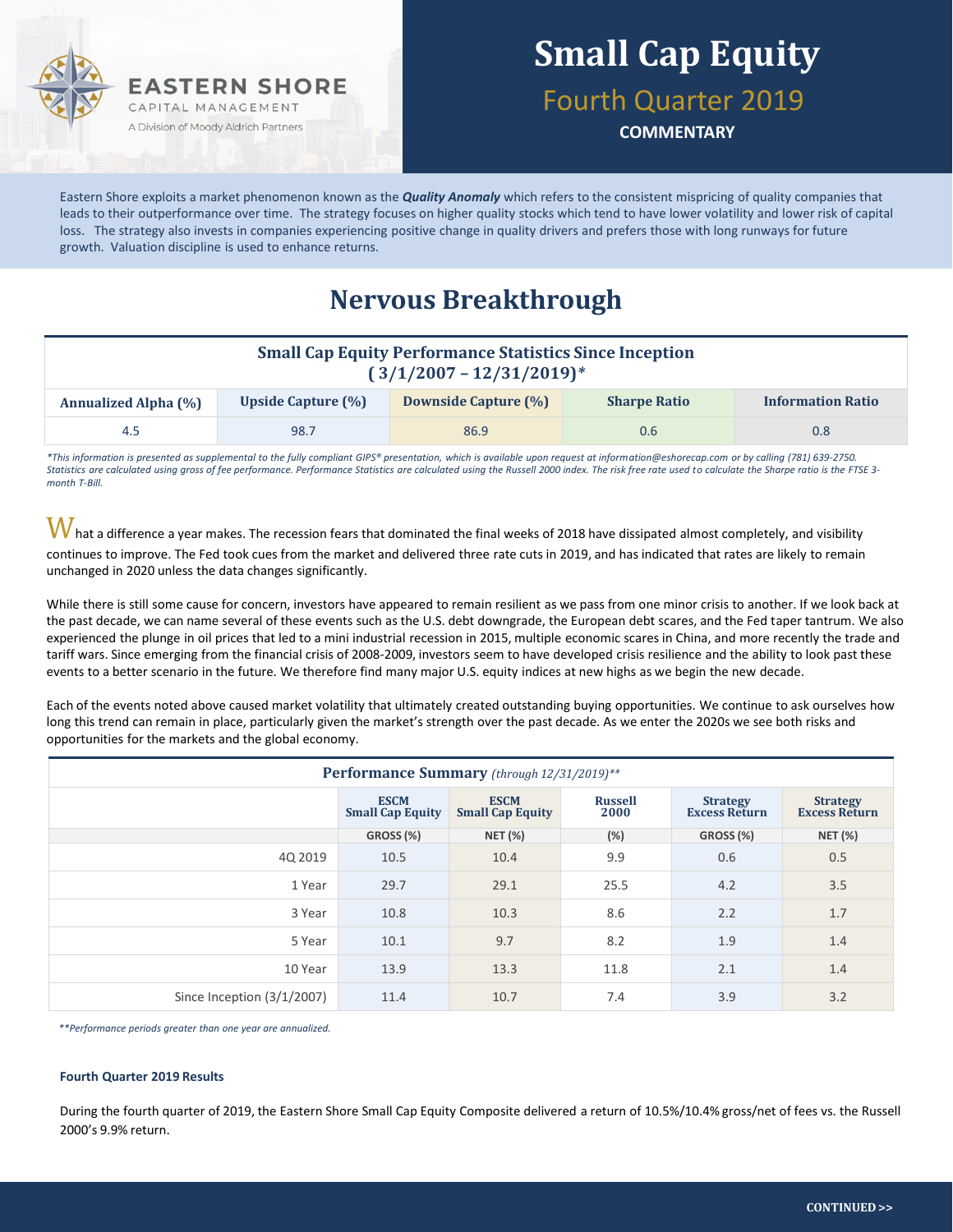

# **Small Cap Equity** Fourth Quarter 2019

**COMMENTARY**

As results for the quarter suggest, the strategy has continued its long-term pattern of keeping up with the benchmark during up markets. It also has continued to preserve capital strongly during down markets: during the past three years the Russell 2000 has generated a negative return in ten months; the strategy has outperformed in all but two of them.

From a factor perspective, the fourth quarter presented a challenging environment for our approach. Both high ROE and higher market cap companies were out of favor for most of the quarter, conditions that are typically unfavorable for our strategies. We generally would not expect to outperform in a quarter in which the Russell 2000 was up approximately 10%, but did so through strong stock selection and the additional tailwind of three companies being acquired out of the portfolio during the quarter.

The strongest sector contributors to the Small Cap Equity strategy's relative performance during the quarter were the Health Care and Energy sectors. The strategy's outperforming Health Care holdings included biopharmaceutical firm Medicines Company (MDCO), which announced it was being acquired during the quarter, and clinical stage pharmaceutical companies Esperion Therapeutics (ESPR) and Axsome Therapeutics (AXSM). Within Energy the strategy benefited from the strong relative performance of exploration and production company WPX Energy (WPX), wellhead and pressure control equipment firm Cactus, Inc. (WHD), and engineered equipment and technologies provider Apergy (APY). We have been monitoring valuations closely given the strength of the market and have trimmed or eliminated holdings that appeared to be getting overvalued.

Sector detractors for the quarter included Materials & Processing and Producer Durables. Among Materials & Processing holdings, specialty performance ingredients producer Balchem (BCPC), engineered precision bearings manufacturer RBC Bearings (ROLL), and electronics production materials firm Cabot Microelectronics (CCMP) detracted for the quarter. Within Producer Durables, detractors included industrial manufacturing firm Albany International (AIN), environmental services company US Ecology (ECOL), and engineering and scientific consulting company Exponent (EXPO). Most of these companies held steady for the quarter, but lagged given the strength of the market. Both Albany International and RBC Bearings have significant exposure to the aerospace industry which has negative sentiment currently because of the issues with the Boeing 737 MAX and their reduction in production. It will affect Albany International marginally but will have little impact on RBC Bearings.

#### **2019 Results**

During 2019, the Eastern Shore Small Cap Equity strategy rose 29.7% gross/29.1% net of fees, outperforming the Russell 2000's 25.5% return by 4.2% gross/3.5% net.

The Small Cap Equity strategy has continued to deliver strong downside protection, outperforming in all six down months in the past eighteen months (September, October, and December 2018, and March, May, and August 2019). It is significant to note that two thirds of 2019's excess return was generated during the three down months in the year: 2.8% of the strategy's 4.2% excess return gross of fees was generated in March, May, and August.

Return dispersion across sectors was broad for the year, with the top performing sector in the Russell 2000 (Technology, up 35%) outperforming the worst performing sector (Energy, down over 7%) by over 40%. Dispersion was wide at the industry and individual stock level as well, providing a favorable environment for a bottom-up approach such as ours.

From a factor perspective, results were more mixed: while larger, higher quality companies outperformed for the full year, leadership varied from quarter to quarter. As a result, the strategy's bias towards these stocks did not contribute meaningfully to the strategy's outperformance for 2019. As is typically the case, stock selection was the main driver of the strategy's outperformance for the year, from both a factor and a sector perspective.

Areas of particular strength for the year included Real Estate and Technology. The strategy added value relative to the Russell 2000 in seven out of ten sectors. The three sectors that detracted from relative performance for the year were Producer Durables, Consumer Discretionary, and Utilities, though the combined impact of these three was fairly small (approximately 150 basis points) and was heavily offset by outperformance in other areas.

| $Q4$ 2019 Top 5 Contributors <sup>†</sup> |      |                                        | Q4 2019 Top 5 Detractors <sup>†</sup>    |                                               |  |  |
|-------------------------------------------|------|----------------------------------------|------------------------------------------|-----------------------------------------------|--|--|
| <b>Security</b>                           | (%)  | <b>Avg. Weight Contribution</b><br>(%) | <b>Security</b>                          | <b>Avg. Weight Contribution</b><br>(%)<br>(%) |  |  |
| Axsome Therapeutics, Inc. (AXSM)          | 0.64 | 1.17                                   | Southwest Gas Holdings, Inc. (SWX)       | $-0.32$<br>1.72                               |  |  |
| Medicines Company (MDCO)                  | 0.71 | 0.79                                   | Mercury Systems, Inc. (MRCY)             | $-0.25$<br>1.44                               |  |  |
| Esperion Therapeutics, Inc. (ESPR)        | 1.15 | 0.64                                   | Albany International Corp. Class A (AIN) | $-0.23$<br>1.14                               |  |  |
| uniQure N.V. (QURE)                       | 0.66 | 0.42                                   | Stifel Financial Corp. (SF)              | $-0.17$<br>0.11                               |  |  |
| Deciphera Pharmaceuticals, Inc. (DCPH)    | 0.60 | 0.39                                   | Avaya Holdings Corp. (AVYA)              | $-0.12$<br>0.67                               |  |  |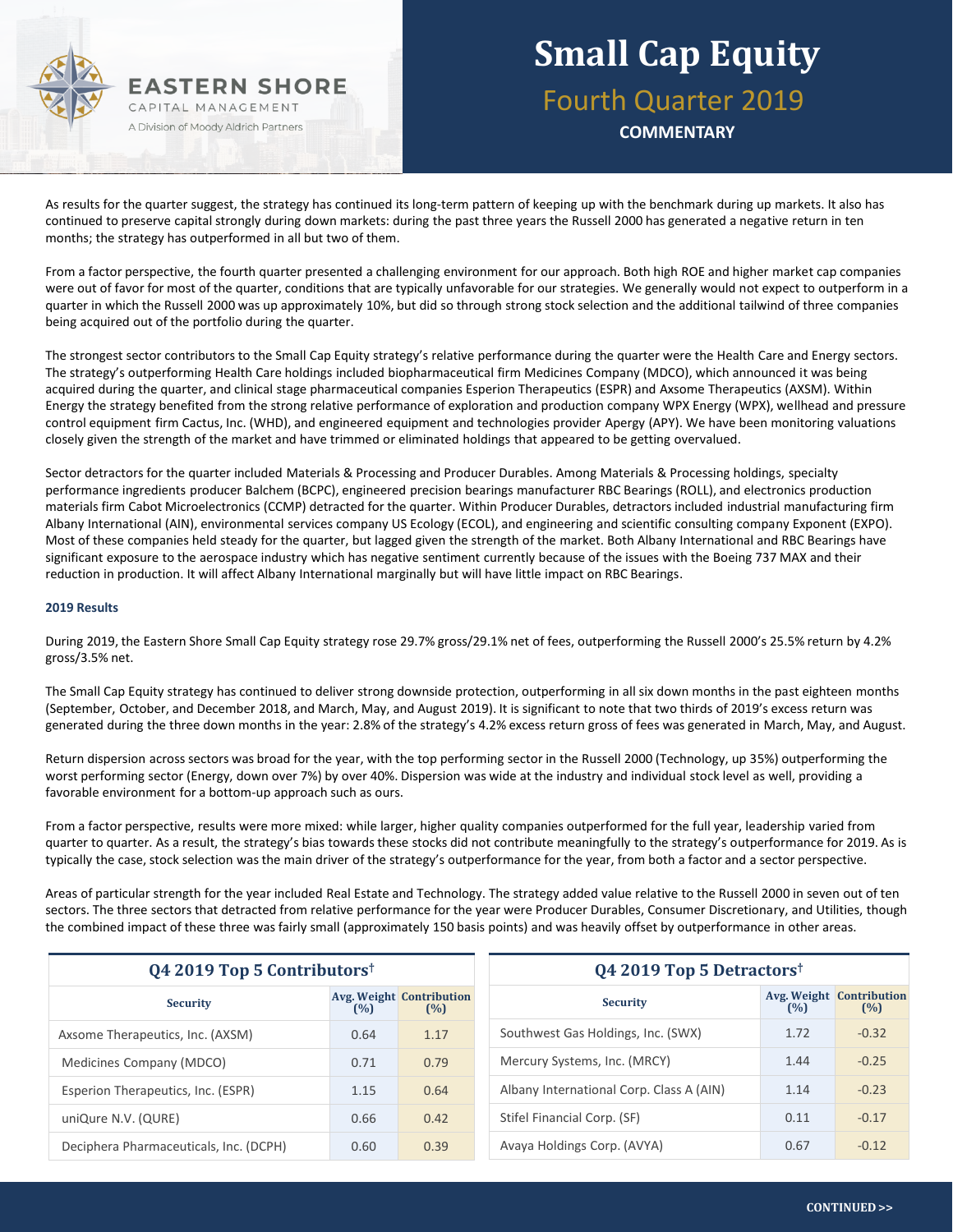

# **Small Cap Equity** Fourth Quarter 2019

**COMMENTARY**

#### **Outlook**

Many scenarios could unfold in politics, the economy, and markets in the next twelve months. It is never easy to predict what might happen in an upcoming year, and forming a view is even more challenging this year given the number of major decision points ahead of us.

There is plenty of material for both bulls and bears to use to support their narratives. Bulls continue to focus on de-escalation of trade tensions, continued central bank balance sheet expansions, signs of global economic stabilization, and a rebound in earnings growth. Bears continue to point to high valuations, skepticism about the ability of a US-China trade deal to boost growth, monetary policy fatigue, and 2020 election uncertainty.

Our analysis of information available today leads us to a stable moderate GDP growth outlook in the 1.5-2% range for 2020. We think that the overall direction of U.S. equities will be somewhat positive as well, although we do not expect returns to reach the high levels they did in 2019. Mid to high single digit returns seem more appropriate, tracking overall earnings growth. Our reasoning for this outcome is multi-faceted. We are encouraged by the very dovish and accommodating Federal Reserve, which has re-started QE (but don't call it that!) and has lowered interest rates three times in 2019. We continue to see other global central banks remaining very accommodative as well.

As of today, we see a low probability for a recession in 2020. We would characterize the current situation as a mild global industrial recession similar to what we saw in 2015. The collapse of oil prices triggered the industrial slowdown in 2015, while today's was primarily caused by the trade war with China. Over 70% of our economy today is service related, and the service economy remains in expansion mode. We have not experienced significant inflation that could prompt the Fed to take action, credit markets are relatively calm, and the trade war with China seems to have peaked for the time being. We also view trade war escalation which could hurt the economy as unlikely in an election year. The key to a stable growing economy in the U.S. will be the consumer, which represents over 70% of our economy. Consumer confidence is high, the job market is strong, and we are seeing moderate wage growth. Interest rates should also remain close to historic lows in the next six to twelve months.

We may see a handoff from monetary to fiscal stimulus in the U.S. in 2020. There are talks in Congress of a potential infrastructure bill that could garner significant bi-partisan support. There would be motivation on both sides given the bitter partisan impeachment fight, as cooperation on an infrastructure initiative would most likely be viewed positively by the electorate.

Regarding valuation, small cap equities are trading at a fairly high valuation discount relative to larger cap stocks. They could see disproportionate earnings acceleration later in 2020 if the overall economy picks up. In the meantime, we continue to find pockets of attractively valued companies within the small cap universe.

There are several risks that we will be monitoring that could alter our stance on the economy. The 2020 election and control of the White House and Congress are top of mind. The election outcome could lead to significant policy changes that will affect the overall economy and specific sectors such as Health Care, Financial Services, and Energy.

We are also evaluating geopolitical risks carefully, paying particular attention to areas such as North Korea, Iran, China, and Russia. The evolution of trade policy going forward will have a profound effect on global economies as well as business and consumer confidence.

We continue to marvel at the resilience of consumers and businesses since the Great Recession. While acknowledging this positive, we remain keenly aware of many potential risks that could negatively affect the economy and markets. We will constantly monitor the data and act decisively in our portfolios as the data changes. Thank you for your continued support of Eastern Shore. We hope you have a happy and prosperous New Year.



**Robert Barringer, CFA CIO, Partner, & Portfolio Manager**



**James O'Brien, CFA Partner & Portfolio Manager**



**Sarah Westwood, CFA, CMT Partner & Portfolio Manager**